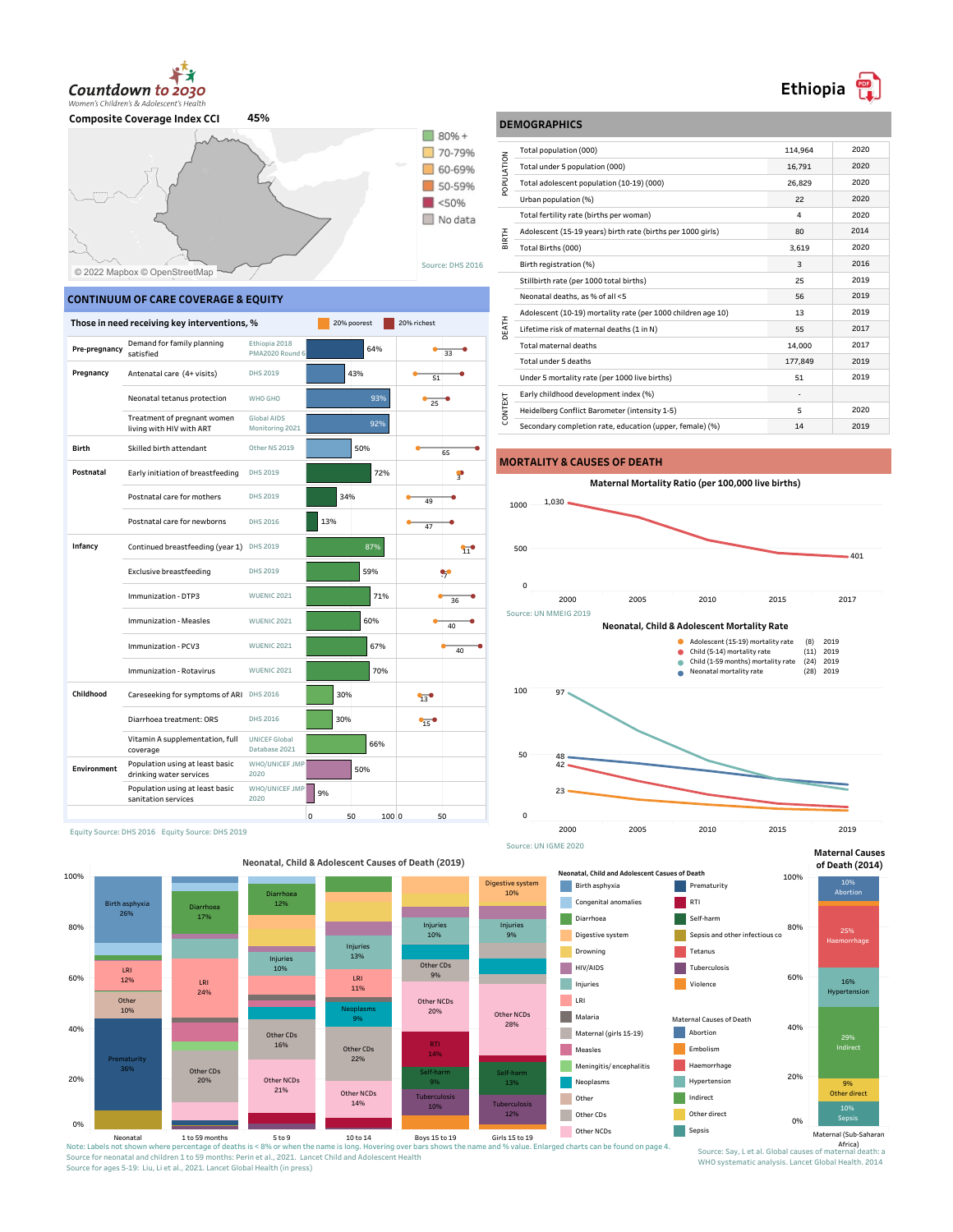



Source: UNICEF/WHO/WB Joint Child Malnutrition Estimates 2021

## **MATERNAL & NEWBORN HEALTH**

**PREGNANCY & DELIVERY**

Percentage women aged 15-49 years with:





**ADOLESCENT REPRODUCTIVE & MATERNAL HEALTH**

# **ADDITIONAL MATERNAL & NEWBORN HEALTH INDICATORS**

| First antenatal care visit within the first<br>trimester             |                  |             | 27%         | 2019 |
|----------------------------------------------------------------------|------------------|-------------|-------------|------|
| Treatment of pregnant women living with<br>HIV with ART*             |                  |             | 92%         | 2020 |
| Intermittent preventive treatment for<br>malaria during pregnancy 3+ |                  |             |             |      |
| Institutional<br>deliveries                                          | Total: 48%       | Public: 45% | Private: 2% | 2019 |
| Caesarean<br>section rate                                            | <b>Total: 2%</b> | Urban: 11%  | Rural: 1%   | 2016 |
| *Source: Global AIDS Monitoring and UNAIDS 2021 estimates            |                  |             |             |      |

### **ENVIRONMENT**

Drinking water, sanitation and hygiene coverage (%), 2020



Note: Numbers may not add to 100% due to rounding Source: WHO/UNICEF Joint Monitoring Programme 2021

## 15 16 Under 5 mortality rate **ADDITIONAL EQUITY INDICATORS** 20% richest



## **CHILD & ADOLESCENT HEALTH**



#### **DIARRHOEA TREATMENT**



## **CARESEEKING FOR ARI SYMPTOMS**

Percentage of children under 5 years with symptoms of acute respiratory infection taken to appropriate health provider:



## **ADDITIONAL CHILD HEALTH INDICATORS**

| Population sleeping under ITN or sleeping<br>in a house sprayed by IRS |        |      |
|------------------------------------------------------------------------|--------|------|
| Children under-5 sleeping under ITNs                                   | 45%    | 2015 |
| Careseeking for fever                                                  | 35%    | 2016 |
| Malaria diagnostics in children under-five<br>with fever               | 17%    | 2015 |
| Number of children not vaccinated with<br>DTP1                         | 840000 | 2020 |

# **Ethiopia**

7%

 $\bullet$ 

(7%) 2019 (37%) 2019  $(2\%)$  2019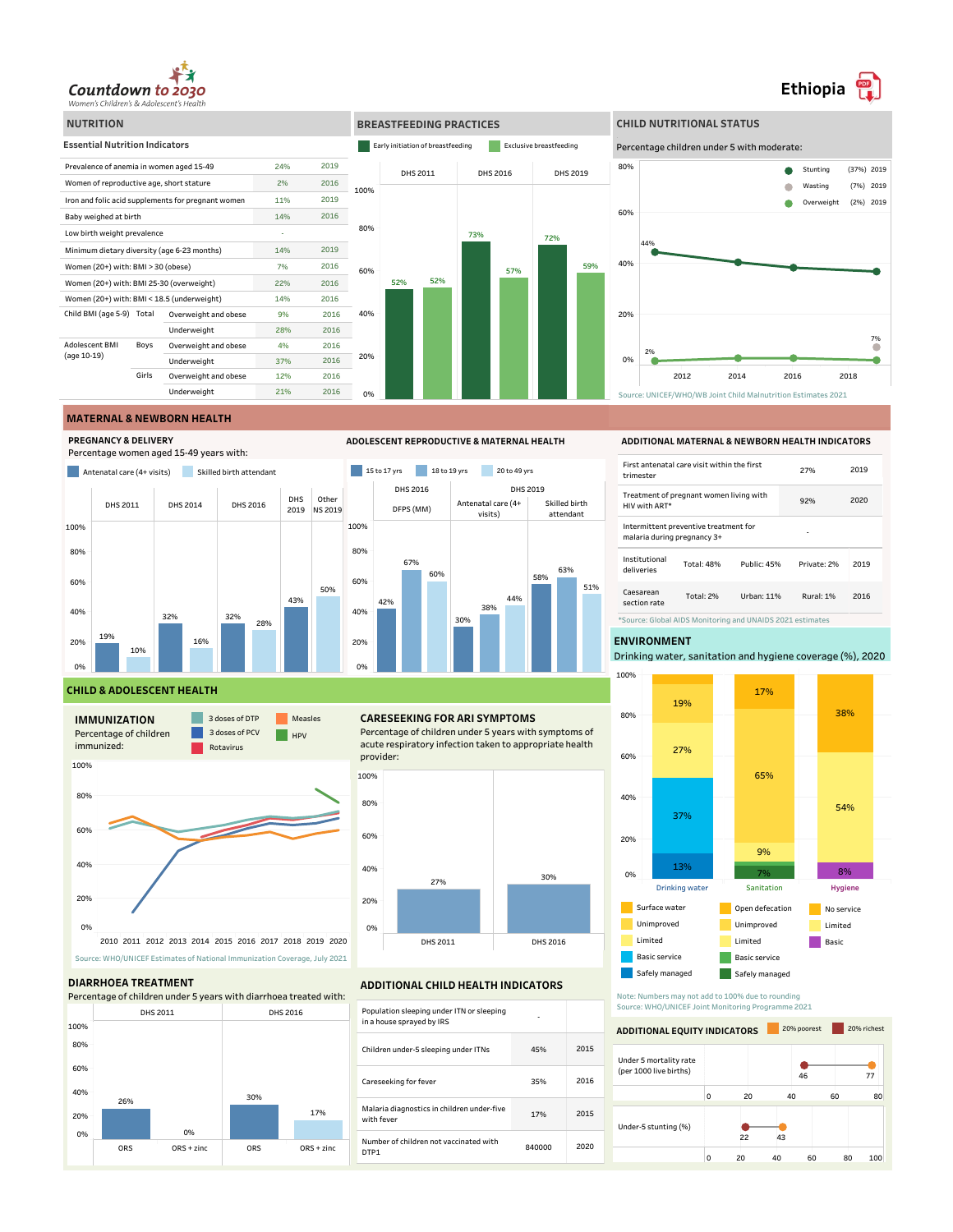

**POLICIES, SYSTEMS & FINANCING**

#### **LEGISLATIVE POLICIES**

| Legal age limit exists for adolescents to access family planning without spousal or parental |
|----------------------------------------------------------------------------------------------|
| consent                                                                                      |
|                                                                                              |

| <b>Emergency Contraception</b>                                                                               | <b>Married Adolescents</b>                                                                               | No |  |
|--------------------------------------------------------------------------------------------------------------|----------------------------------------------------------------------------------------------------------|----|--|
|                                                                                                              | <b>Unmarried Adolescents</b>                                                                             | No |  |
|                                                                                                              | <b>Married Adolescents</b>                                                                               | No |  |
| <b>Contraceptive Services</b>                                                                                | <b>Unmarried Adolescents</b>                                                                             | No |  |
|                                                                                                              | Source: WHO Sexual, Reproductive, Maternal, Newborn, Child and Adolescent Health Policy Survey 2018-2019 |    |  |
| Maternity protection (Convention 183)                                                                        |                                                                                                          | No |  |
| Source: International Labour Organization, NORMLEX information system on International Labour Standards 2021 |                                                                                                          |    |  |

**GOVERNANCE**

Costed national implementation plan(s) for reproductive, maternal, newborn, and child health available

| Combined plan                                                                                            |         |
|----------------------------------------------------------------------------------------------------------|---------|
| Plan with at least one component                                                                         |         |
| <b>Maternal Death Review</b>                                                                             |         |
| A national policy to notify all maternal deaths                                                          | Yes     |
| A national maternal death review committee                                                               | Yes     |
| A subnational maternal death review committee                                                            | Yes     |
| Both national and subnational maternal death review committees                                           | No      |
| Frequency of the national maternal death review committee meetings                                       | Monthly |
| Civil society involvement in national maternal, newborn and child health<br>programs                     | Yes     |
| National coordinating body that looks at RMNCAH or its components                                        | Yes     |
| National human rights institution mandated/authorized to consider matters<br>related to RMNCAH           | Yes     |
| Source: WHO Sexual, Reproductive, Maternal, Newborn, Child and Adolescent Health Policy Survey 2018-2019 |         |

## **SERVICE DELIVERY**

| Midwives authorized for specific tasks                                                                                             |      |      |
|------------------------------------------------------------------------------------------------------------------------------------|------|------|
| Manual removal of placenta                                                                                                         |      | Yes  |
| Administration of anticonvulsants                                                                                                  |      | Yes  |
| Administration of oxytocics                                                                                                        |      | Yes  |
| Assisted instrumental delivery by vacuum extractor                                                                                 |      | Yes  |
| Manual vacuum aspiration for retained products                                                                                     |      | Yes  |
| Newborn resuscitation with mask                                                                                                    |      | Yes  |
| Parenteral administration of antibiotics                                                                                           |      | Yes  |
| Source: The State of the World's Midwifery (SoWMy) 2021                                                                            |      |      |
| Density of doctors (per 10,000 population)                                                                                         | 0.77 | 2018 |
| Density of nurses and midwives (per 10,000 population)                                                                             | 7.14 | 2018 |
| Proportion of health facilities with a core set of relevant essential<br>medicines available and affordable on a sustainable basis | ٠    |      |

| Legal status of abortion                                       |     |
|----------------------------------------------------------------|-----|
| To save a woman's life                                         | Yes |
| To preserve a woman's physical health                          | No  |
| To preserve a woman's mental health                            | No  |
| To preserve a woman's health                                   | Yes |
| For economic or social reasons                                 | Nο  |
| On request                                                     | No. |
| In cases of rape                                               | Yes |
| In cases of incest                                             | Yes |
| In cases of foetal impairment                                  | Yes |
| In cases of intellectual or cognitive disability of the woman  | Yes |
| Source: WHO Global Abortion Policies Database, as of July 2021 |     |
|                                                                |     |

Some provisions of International code of marketing of breastmilk substitutes No legal measures the Code included Moderately aligned with the Code Substantialy aligned with the Code

Source: World Health Organization, UNICEF, IBFAN. Marketing of breast-milk substitutes: National Implementation of the international code. Status Report 2020. Geneva: World Health Organization; 2020

|                                                           | Maize flour   | Rice          | <b>Wheat flour</b> |
|-----------------------------------------------------------|---------------|---------------|--------------------|
| Legislation on food fortification<br>(wheat, rice, maize) | No or unknown | No or unknown | Voluntary          |

Source: Food Fortification Initiative. Global Progress. Accessed July 2021

#### No data to display Per Capita Total Expenditure on Health (US \$) \$24 Government Expenditure on Health per capita (US \$) \$6 Out of pocket expenditure as % of total expenditure on health 35% General government expenditure on health as % of total government expenditure 5% 2018 2018 2018 2018 **FINANCING**

Source: WHO Global Health Expenditure Database

| $ODA+ (US $)$                               |      |      | ODA+ (US \$ millions)     |         |
|---------------------------------------------|------|------|---------------------------|---------|
| ODA+ flows to RMNCH<br>per capita           | \$7  | 2019 | Total ODA+ flows to RMNCH | 803.266 |
| ODA+ to CH per child<br>U5                  | \$8  | 2019 | ODA+ to CH                | 291.878 |
|                                             |      |      | ODA+ to RMNCH other       | 218.051 |
| ODA+ to MNH per birth                       | \$5  | 2019 | ODA+ to MNH               | 144,685 |
| ODA+ to RH per woman<br>of reproductive age | \$18 | 2019 | ODA+ to RH                | 148.652 |

Source: Organisation for Economic Co-operation and Development's Development Assistance Committee, London School of Health and Tropical Medicine, July 2021

### **ACRONYMS**

Source: The 2021 update, Global Health Workforce Statistics, WHO

**ART** = Antiretroviral therapy **BMI =** Body mass index **CCI=** Composite coverage index **CH** = Child health **DFPS(MM**) = Demand for family planning satisfied with modern methods **DTP1** = 1st dose of diphtheria, tetanus toxoid, and pertussis vaccine **DTP3** = 3rd dose of diphtheria, tetanus toxoid, and pertussis vaccine **HPV** = Human papillomavirus **ITNs** = Insecticide-treated nets **MNH**= Maternal and newborn health **ODA+** = Official development assistance and development finance **ORS** = Oral rehydration solution **PCV3** = 3rd dose of pneumococcal conjugate vaccine **RH** = Reproductive health **RMNCH** = Reproductive, maternal, newborn and child health **LRI** = Lower respiratory infection **RTI** = Road traffic injuries **DHS** = Demographic and Health Survey **IGME** = United Nations Inter-Agency Group for Child Mortality Estimation **MICS** = Multiple Indicator Cluster Survey **MMEIG** = UN Maternal Mortality Estimation Interagency Group **NS** = National Survey **UNICEF** = United Nations International Children's Fund **WB**= World Bank **WHO** = World Health Organization **MATERNAL, NEWBORN, CHILD & ADOLESCENT HEALTH INDICATORS CAUSES OF DEATH**  $ORGANIZATIONS, WORKING GROUPS & D$ **SOURCES**

|            | The map includes the CCI by region. The CCI summarizes coverage for<br>MNCH using a single number. It is calculated as the weighted mean of<br>8 interventions: demand for family planning satisfied with modern |
|------------|------------------------------------------------------------------------------------------------------------------------------------------------------------------------------------------------------------------|
|            | methods, antenatal care (4+ visits), skilled birth attendant,<br>careseeking for acute respiratory infections, ORS, BCG, DTP3 and<br>measles.                                                                    |
| <b>ATA</b> | • ODA+ refers to the official development assistance estimates                                                                                                                                                   |
|            |                                                                                                                                                                                                                  |

generated by LSHTM using the Muskoka 2 method. The methodological approach is explained in detail in the annexes.

**·** SDG 3.1: By 2030, reduce the global maternal mortality ratio to less than 70 per 100,000 live births

**ADDITIONAL INFORMATION AND SDG TARGETS ON MATERN..**

**·** SDG 3.2: By 2030, end preventable deaths of newborns and children under 5 years of age, with all countries aiming to reduce neonatal mortality to at least as low as 12 per 1,000 live birth and under-5 mortality to at least as low as 25 per 1,000 live births.

### **ACKNOWLEDGEMENTS**

The country profile was prepared by the Countdown profile team in consultation with the Technical Working Group of Countdown to 2030. The Countdown profile team includes UNICEF, University of North Carolina-Chapel Hill, and North Carolina State University.